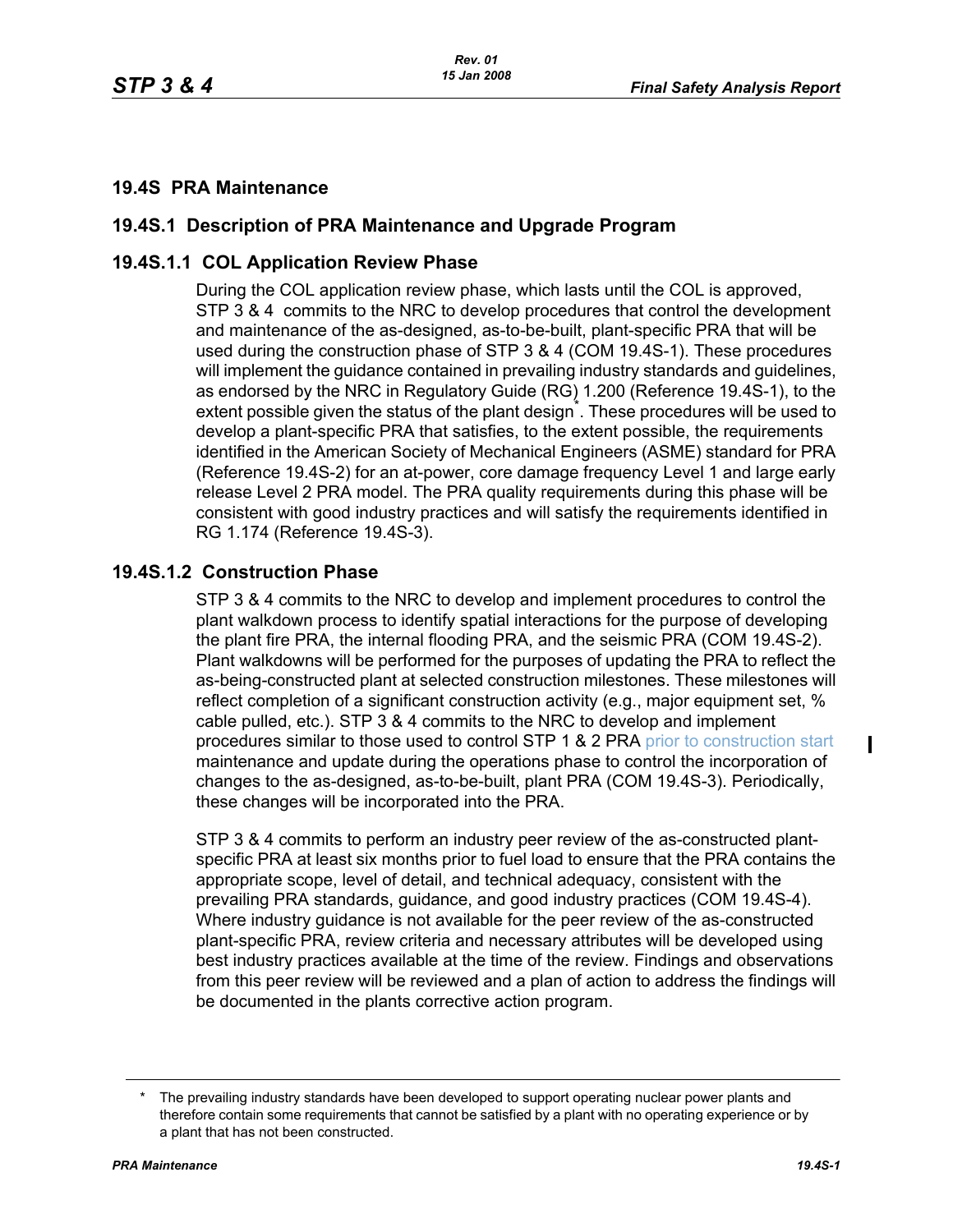Findings and observations that reveal fundamental weaknesses in PRA modeling will be incorporated into the as-constructed plant-specific PRA prior to using the PRA to support operations phase risk-informed activities. Other findings and observations that do not significantly affect operations phase risk-informed applications may be deferred until the first major update of the operations phase PRA.

# **19.4S.1.3 Operations Phase**

An existing plant procedure on PRA Model Maintenance and Update discusses the process for maintaining and updating the plant-specific PRA that supports STP 1 & 2. This procedure will be used to maintain the plant-specific PRA developed to support operation of STP 3 & 4. The major provisions of this procedure are:

- The periodic update frequency for PRA model revisions is once every three years.
- **Updates of selected PRA processes, such as human reliability analysis and** external events analysis are performed as necessary in response to changes in industry and NRC guidance and experience. These processes are reviewed as part of the model update process to identify potential changes.
- Tracking of proposed changes to the PRA model using the stations Corrective Action Program.
- Deferred tasks not performed during a periodic update are documented in a Condition Report in the Corrective Action Program. This Condition Report justifies the deferral and develops a plan of action for expeditiously completing remaining model tasks.
- A description of the station records and industry programs that are periodically reviewed to identify potential changes to the plant-specific PRA model.
- **If a potential change to the PRA results in an increase to core damage frequency** and/or large early release frequency of less than 10%, then the change is entered into the set of model changes for the next regularly scheduled PRA update. If the proposed change results in a change in core damage frequency or large early release frequency of greater than or equal to 10%, the Manager of Risk Management is notified and a tracking condition report is generated for the affected system or process clearly outlining the necessary changes. The decision to update the affected section(s) of the PRA is made by the Manager of Risk Management based upon consideration of the effect of the changes on existing risk-informed processes.
- **Describes which risk-informed applications are required to be updated after a PRA** model revision.
- **IDENTIFIELD IDENTIFIELD** Section of the plant-specific PRA will be updated during the periodic PRA update.